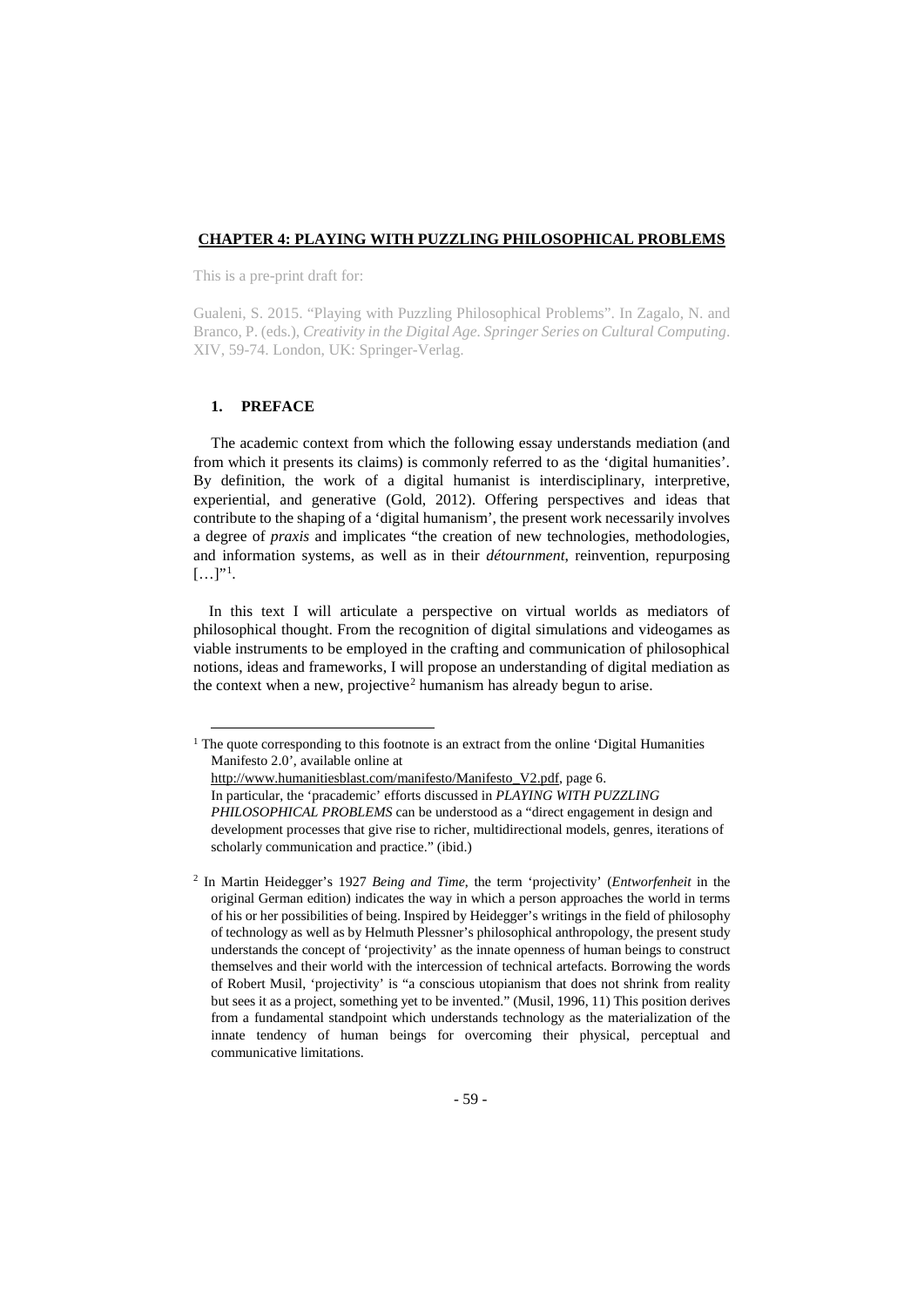As a philosopher who designs videogames and as a game designer who is passionate about philosophy, I develop videogames that overtly pursue the objectives of

- making certain philosophical notions playable,
- materializing thought-experiments, and
- experientially and interactively disclosing worlds<sup>[3](#page-1-0)</sup> that are alternative to the ones human beings can experience in their everyday engagement with the world commonly labelled as 'actual'.

Practical examples of videogames designed with philosophical scopes and themes will be illustrated and dissected in their design and playful interactions in the fourth and fifth section of this essay.

## **2. PROBLEMATIZING PLAY**

In this section, I will articulate a perspective on why the virtual worlds that are disclosed by digital simulations and videogames (see note 3) can be considered to be practicable ways of communicating philosophical notions.

When discussing the various effects of digital mediation on culture and its growing involvement in social as well as artistic practices, it is not uncommon to observe that contemporary academic discourses gravitate around the unique affordances of computers. In other words, when we discuss the digital medium, we tend to talk about how its specific ways of granting access to information "classify the world for us, sequence it, frame it, enlarge it, reduce it, colour it, argue a case for what the world is like." (Postman, 2005, 10) Both the potential for artistic expression and the cultural relevance of digital mediation are understood as derivations of the specific ways in which computers disclose interactive experiences. According to this perspective, the cultural meaning of interactive digital media content cannot be understood as simply emerging from *decoding* of such content – as was the case for traditional forms of mediation such as textuality – but also from acting within mediated content: from 'doing'.

Approaches to the design and academic understanding of virtual worlds that primarily focus on their affording some forms of 'doing' are common. From the artistic perspective on game design commonly referred to as 'proceduralism', for example, the ways in which games allow for the emergence of meaningful interactive experiences have their foundation in the logical structuring of their interactivity: the game

<span id="page-1-0"></span><sup>&</sup>lt;sup>3</sup> The understanding of what a 'world' is proposed by this essay was inspired by Heidegger's existential phenomenology. I understand a 'world' as an interrelated set of beings and relationships among beings that are stably perceivable and persistently intelligible within a certain spatial-temporal context. This interpretation permits to establish a clear distinction between the experiences of virtual worlds and the less stable and accessible ones of dreams and hallucinations. In line with this definition of what a 'world' is, I propose to understand simulations as as mediators that grant an interactive access to worlds.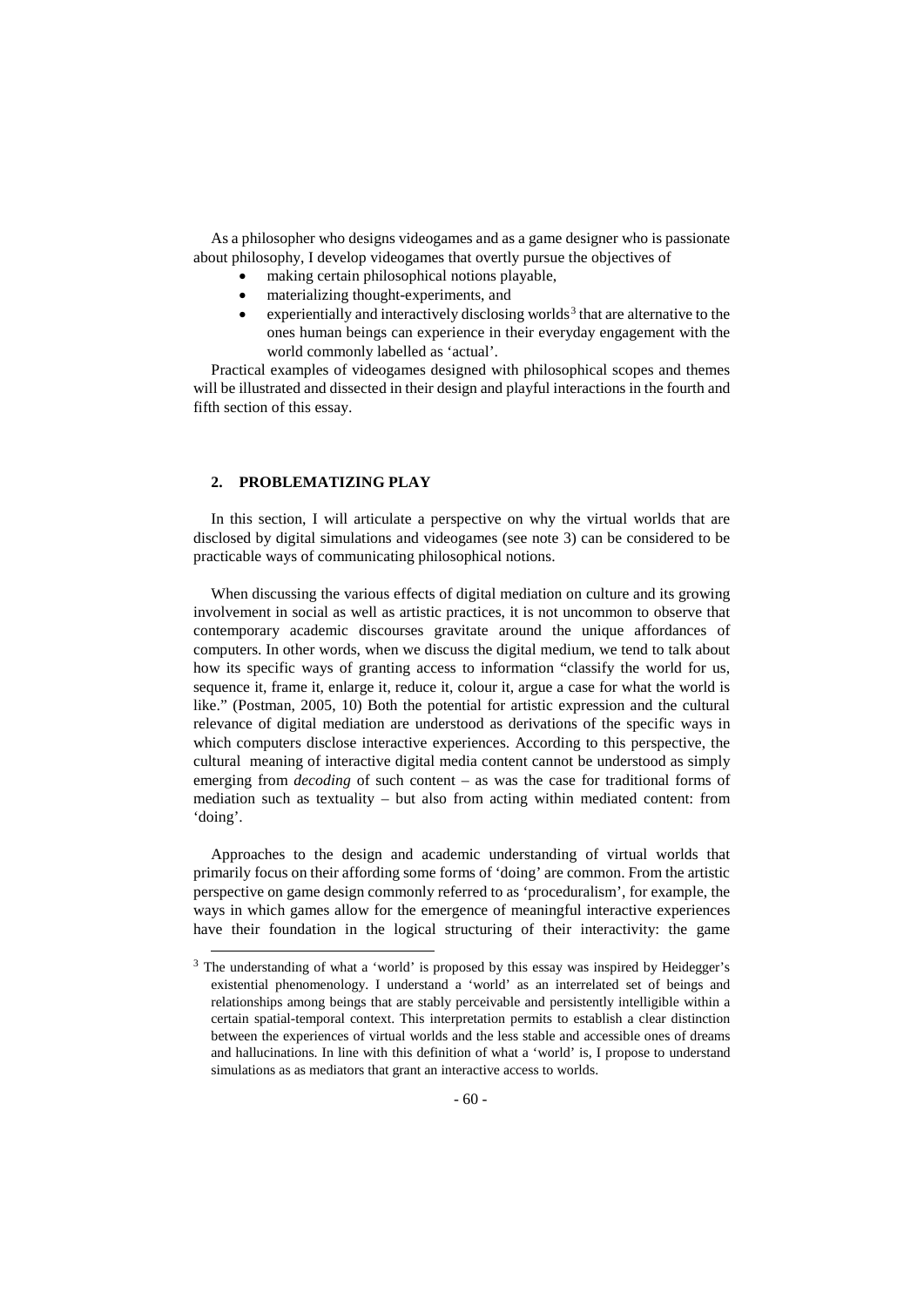mechanics. For the 'proceduralists' games disclose to their players what are effectively artificial worlds. Such virtual worlds are mechanically devised by game designers and are considered capable of establishing unequivocal, interactive relationships with their 'players'. In other words, for the 'proceduralists', digital simulations and videogames can engender predictable effects on the cognition and the behaviour of the players. This is the ideological foundation upon which games (and videogames, and more generally any kinds of interactive simulations) can be understood as viable media for delivering information, funnelling behaviour, and effectively function as persuasive technologies. From a similar perspective, Miguel Sicart observed – in his 2011 article 'Against Procedurality' – that the allure of 'proceduralism' "comes from its quasi-scientific discourse, from its efficient, postmodern argument that ties technology, systems and reason together, justifying the existence of games as a serious medium for expression." (Sicart, 2011)

The outlined 'proceduralist' understanding of 'play' can be criticized (and indeed was criticized) on the basis of its depicting an incomplete and impoverishing picture of what must instead be recognized as a very fundamental and irreducible activity (Sicart, 2011). According to the detractors of 'proceduralism', in fact, a valid and thorough understanding of 'play' ought to be embraced in all its complexity, ambiguity and expressivity. The 'proceduralist' approach to 'play' restrictively focuses on comprehending and predicting quantifiable and performance-oriented dimensions of 'play'[4](#page-2-0) while ignoring the freely creative, ritual, social and transformative ones that Bernie DeKoven identified as its 'myth domain' (DeKoven, 2002). In other words, 'proceduralism' is criticized on the basis of its disregard towards ways of engaging with games and their worlds (regardless of their digital, analogue or hybrid substrate) that are informal and not strictly deterministic.

When embracing perspectives on 'play' that are broader and looser than the one outlined above, the job of the game developer cannot be recognized as that of 'designing play', but rather as one that is contributory to 'play' in setting up the stage for it to emerge (Salen & Zimmerman, 2003, 168). Abandoning a formal and deterministic understanding of 'play', the figure of the game designer can no longer be associated with that of a divinity capable of creating worlds and controlling the fates of their inhabitants, but is rather identifiable with an earthly scenographer who sets up constraints and affordances that will be freely appropriated by the actors (the players) during 'play'. As revelatory examples of this approach, Mary Flanagan utilizes the term 'game' as a synonym for 'play scenario' (2009), and according to Ivan Mosca, game developers supply props to play with "like engineers supply technologies for flying and therapists supply tools for understanding ourselves." (2013, 19)

<span id="page-2-0"></span> <sup>4</sup> For a more in-depth reflection on the relationship between computer games and instrumental rationality, I recommend reading Paolo Pedercini's blog post titled 'Videogames and the Spirit of Capitalism', available online at: [http://www.molleindustria.org/blog/videogames-and-the](http://www.molleindustria.org/blog/videogames-and-the-spirit-of-capitalism)[spirit-of-capitalism](http://www.molleindustria.org/blog/videogames-and-the-spirit-of-capitalism)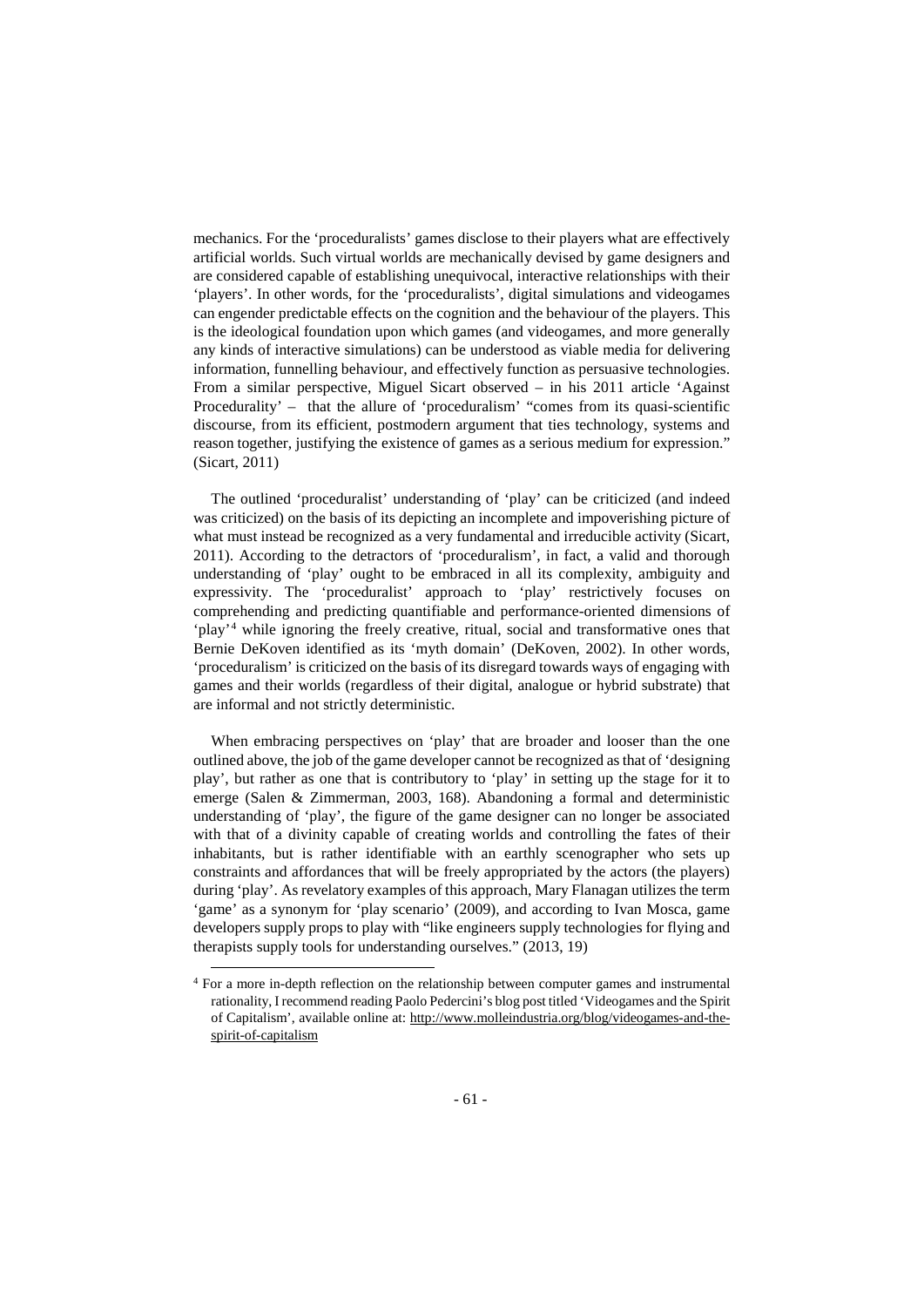In line with the previous observations, philosopher of technology Don Ihde noted that no forms of technical mediation establish a fixed and stable relationship with their users. According to Ihde the effects of any technologies can never be said to be solely determined by the (sometimes clumsily pursued) intentions of the designers, but they are 'multistable': they are also constantly appropriated, interpreted and repurposed contextually by their users (Ihde, 1990). In addition to the general 'multistability' of technology, we also need to keep in mind that unexpected behaviors and effects might arise from unforeseen malfunctions of the technologies that mediate human actions and decisions<sup>[5](#page-3-0)</sup> (Verbeek, 2011, 97 – 99).

The 'multistable' qualities of technology appear to be radicalized in our interactions with virtual worlds, as unexpected behaviours, technical glitches and events that were not anticipated by the designers are commonly experienced occurrences in several playful as well as non-playful computer applications. I believe this to be the case in the worlds of videogames and simulations for two main reasons.

1) The first reason consists in the observation that digital simulations in general (and videogames in particular) are characterized by several forms and levels of interaction that are often intricately overlapping, which tends to afford a certain flexibility and expressiveness in their use. As I argued elsewhere, the autonomy granted to the players often leads to behaviours and interactive possibilities that can potentially subvert and trivialize both the experiential goals and the semiotic meanings originally intended by the designers (Gualeni, 2014).

2) The second reason why I claim that virtual worlds are particularly 'multistable' technologies stems from the recognition that both the inner functioning of the worlds and the complex interactions outlined above are dependent on interconnected technological systems. As such, they are susceptible to a vaster spectrum of possible malfunctions and unexpected interactive behaviours than technologies that are applied to the actual world or have more binding mechanical and physical dependencies from it. The amount of erratic and exhilarating videogame glitches that are published daily on video-sharing websites are a testament to the imperfect control that we, as developers, have over the technological instruments that we employ.

An example of the awareness of the particularly penetrating 'multistability' of virtual worlds was voiced in a recent interview for the *New Statesman* by Jason Rohrer – independent author of celebrated experimental videogame titles such as *Passage* (2007) and *The Castle Doctrine* (2013) *–* and Merritt Kopas – designer and creator of *Lim* (2012), a free, web-based videogame about the tension of trying to meet society's expectations:

<span id="page-3-0"></span> <sup>5</sup> From this perspective, Marshall McLuhan's gnomic observation according to which 'the medium is the message' (the interpretation according to which the message of any medium or technology is "the change of scale or pace or pattern that it introduces in human affairs") appears to be particularly accurate (McLuhan, 1994, 8).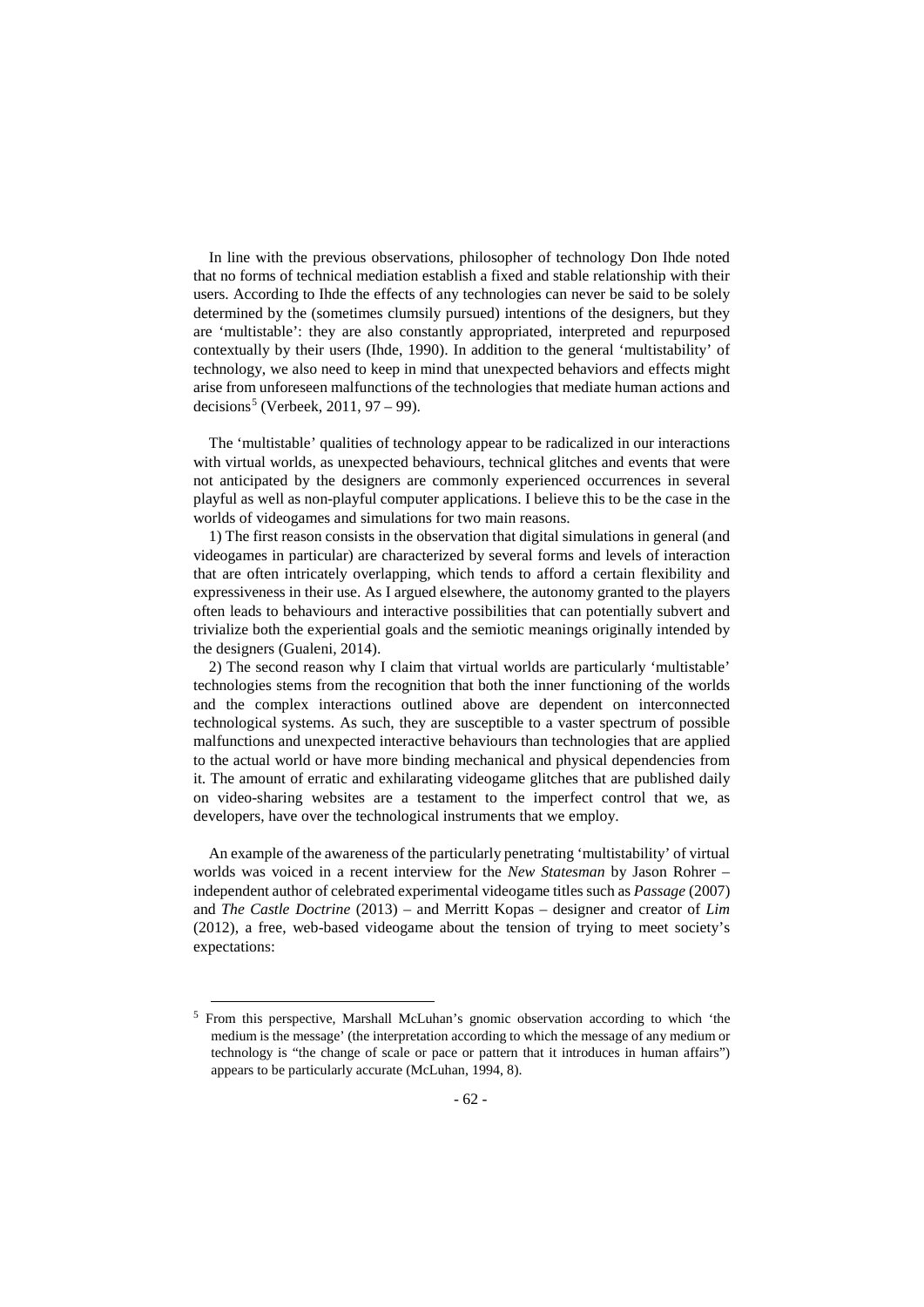"I think that systems have a tendency to get away from us," says Kopas. "We intend to portray or produce one thing, but the systems we're creating seem to resist or reshape our intents." Even Rohrer, with years of programming experience (this game is his seventeenth), has to take responsibility when things go wrong. "As a designer, I'm trying to build the tightest system that I can build. I don't want there to be those system leaks which allow bizarre readings, and involve the procedural rhetoric effectively falling off the rails and going who knows where." (the complete interview is available online at: [http://www.newstatesman.com/voices/2013/02/politi](http://www.newstatesman.com/voices/2013/02/political-video-game) [cal-video-game\)](http://www.newstatesman.com/voices/2013/02/political-video-game)

Problematizing the possibility for designing 'play' (that is to say our possibility of deterministically predicting its cognitive effects and controlling the ways in which it will engage the players and change their in-game behaviour), also raises questions concerning the effective persuasive and communicative potential of interactive media. If the possibilities for autonomous agency and self-fashioning in virtual worlds threaten to distort and trivialize the affordances and messages originally set-up by the game designers, how could such worlds ever be treated as media of communication? How could a defined meaning ever emerge from contents that are not only infinitely interpretable (as was already the case for text and other traditional media forms), but also infinitely manipulable?

It is my belief that neither the recognition of limitations in the possibility to control messages and experiences in videogame worlds nor the discontents with 'proceduralist' approaches to 'play' should encourage game scholars and game developers to bluntly discard their insights and methods of deterministic approaches. The uncompromising rejection of scientistic ways of understanding 'play' (understood both as an activity and as its experiential outcome) is in fact no less impoverishing than the excision of its 'ritual' ones operated by 'procedurality'. What I propose here is, instead, to embrace deterministic approaches for framing 'play' as instruments that are useful and revealing in specific contexts. Perspectives like ludology, 'procedurality' and Game User Research (GUR) can be usefully employed to uncover some aspects of the functional behaviors of simulation and can be recognized as capable of helping designers and researchers alike to anticipate and control some of the effects that design choices will have on the players. As already observed by Sicart, the deterministic framework offered by the 'proceduralist' approach can be fruitfully applied to analyze single-player videogames that offer limited operative options to their players. Those games are, in fact, already structurally efficient in constraining players' behavior, allowing them to execute a few specific actions in the restraining ways envisaged by the developers (Sicart, 2011). Among the videogame genres that more starkly funnel players' behavior we can plausibly enumerate the ones defined by a few player-related mechanics such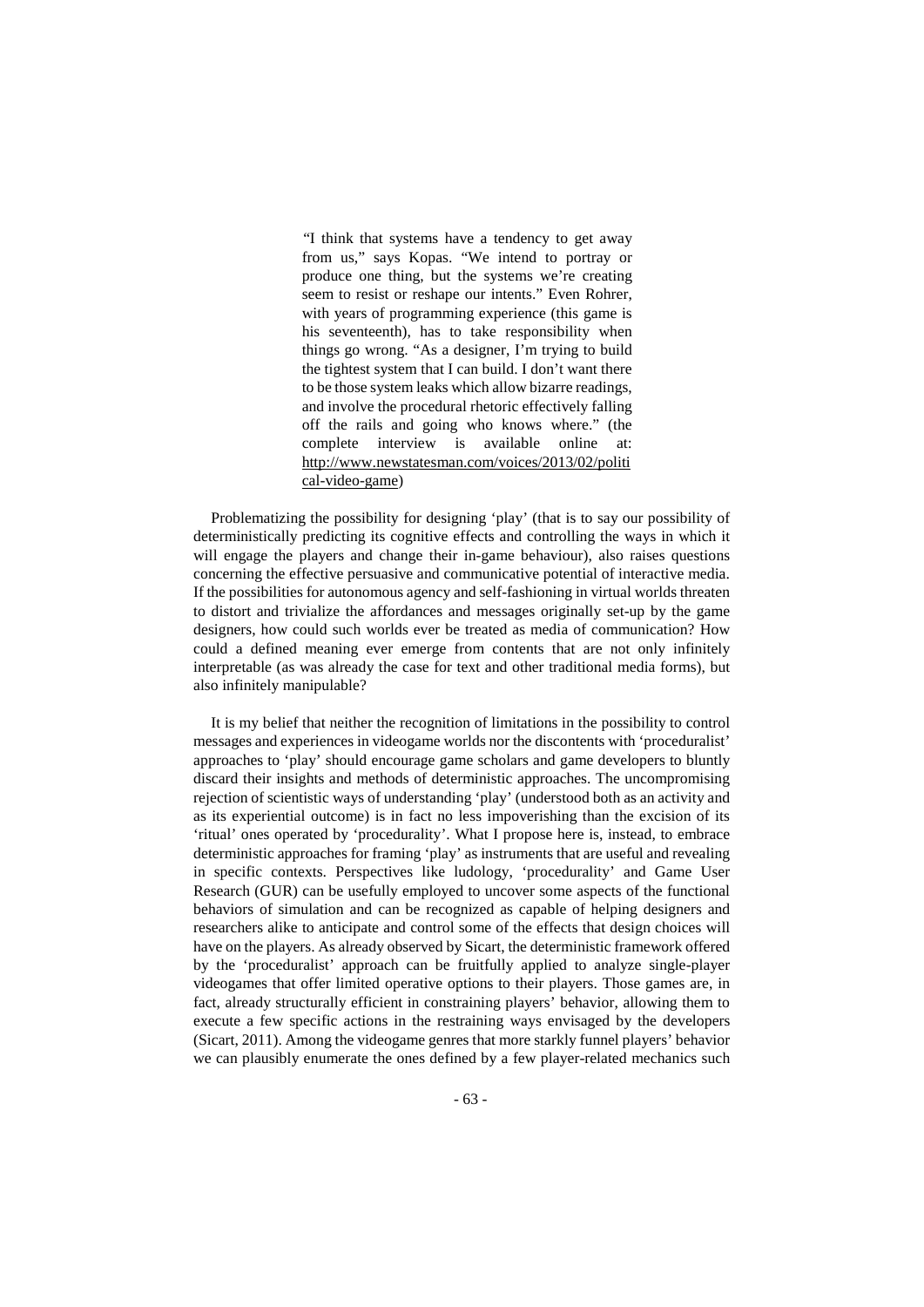as puzzle games, simple resource management games, point-and-click adventures, 2-D platform games, hidden object games, *et cetera*.

What I am advocating in this section of my essay is that the proverbial baby can be saved from being thrown away together with the dirty bath-water by means of a cautious and instrumental use of quantitative methods of approaching 'play' both as designers and as game researchers. In other words, formal and objective approaches to the analysis of 'play' can be fruitful methods to describe player experience when employed on the background of the awareness that play is a complex and irreducible activity which is deeply rooted in what makes us humans, and that its experience can never be completely anticipated and controlled by the game designers or fully captured in questionnaires, interviews or the statistical analysis of data.

## **3. (THE QUESTION CONCERNING) PHILOSOPHICAL PLAY**

In what was discussed until this point, the most deterministically controllable dimensions of the activity of 'play' were recognized as viable contexts to develop and communicate philosophical ideas. To be sure, the possibility for critical design and philosophical 'doing' must also be recognized as latent in each of the ways in which human beings extend and objectify their physical functions, their ideas and their desires via technical artefacts. As already purported by several academics in the fields of philosophy of technology and game studies, all technologies cannot avoid to materialize ideologies as well as fundamental aspects of who we are as human beings (Haraway, 1991; Coolen, 1992; Flanagan, 2009; Dunne, A. & Raby, F., 2013; Gualeni, 2013; Yee, 2014).

As novel and flexible opportunities for philosophical as well as critical performance, digital simulations and videogames are recognized here as particularly interesting mediators. In the virtual worlds disclosed by those media forms, the 'players' have the opportunity for actively negotiating notions and hypotheses that are materially presented to them. When acting within digital simulations, the user (or player) is actively co-authoring the virtually-materialized philosophical arguments in which the extent of the authorship depends on the game genre, on the quantity of agents involved and, clearly, on the degree of interactive autonomy granted to the 'players' by the developers of the simulation.

The two philosophical videogames that I will discuss in the fourth and fifth section of this essay were single-player videogames that were explicitly designed to direct the player's behaviour towards simple and non-negotiable objectives, and to offer the player very limited operative options. As playful systems aimed at restricting and funnelling the behaviour of the player, those videogames can be considered capable of explaining philosophical notions and articulating arguments in ways that are largely unambiguous.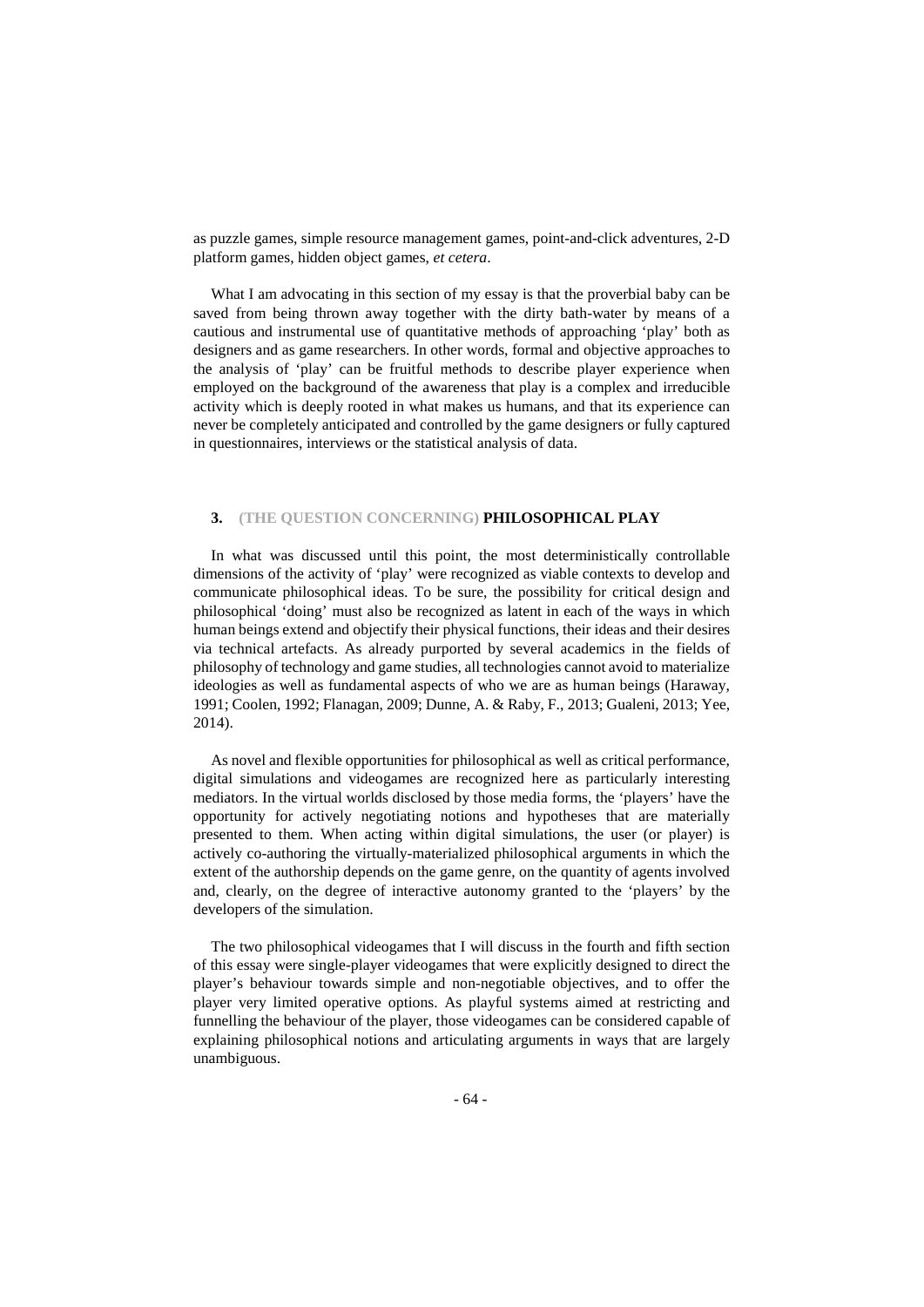It must be noted, however, that  $-$  at least in line of principle  $-$  it is always possible to develop interactive simulations and videogames with philosophical scopes and themes that are less constraining and more expressive than the ones purposefully designed to control 'play' and to materialize a specific set of notions. By definition, acting in worlds that allow for freer and more ambiguous types of agency cannot lead to the emergence of univocal and clear meaning, but can still interactively disclose worlds that are alternative to the ones human beings can experience in their everyday engagement with the world commonly labelled as 'actual'. More succinctly stated, all videogames allow their players to experience alternative phenomenologies, but not all videogames can function as communication instruments.

To sum up the core argument of this section, I believe that virtual worlds that that are characterized by a few operative options for the users (or player-oriented mechanics) and enforce simple, non-negotiable limitations to their experience are recognized as viable communication tools and can, therefore, be utilized for educational, philosophical and other various rhetorical purposes (propaganda, training, advertisement, *et cetera*). Digital simulations that, instead, embrace a freer and more expressive approach to acting within virtual worlds can provide the contexts for various kinds of experimentation including human-animal interaction, the critical subversion of values, research in behavioural psychology, performativity, *et cetera*.

The rest of this essay will only focus on the former, which is to say on articulating an understanding of virtual worlds as mediators and, more specifically, as philosophical instruments. Towards that objective, I will introduce and analyse two videogames with deliberate philosophical scopes and themes that I designed and developed in the past few years.

When proposing computer simulations as viable instruments for the pursuit of philosophical – or more widely intellectual – objectives, a frequently-encountered opposing line of reasoning contends that books are (and always will be) necessary and desirable on the basis that words afford the subtlety needed to symbolize and organize complicated arguments. According to the detractors of the philosophical use of simulations and games, subtlety and clarity are not something that virtual worlds can aspire to achieve. At this point in the development of my argument, I believe it is important to clarify that this essay does not advocate for the abandonment of text in favour of videogames, nor does it advance the claim that computers are (or are ever going to be) the ultimate philosophical media. In my opinion there are, however, no logical reasons why it would be ill-advised to embrace a vaster and more compromising media horizon to develop, test and divulge ideas.

With the objective of explaining why I consider it viable to tackle and disclose philosophical notions, hypotheses and thought experiments through the activity of 'play', I will start by focusing on what I consider to be a fundamental quality that playing and philosophizing have in common. In accordance with continental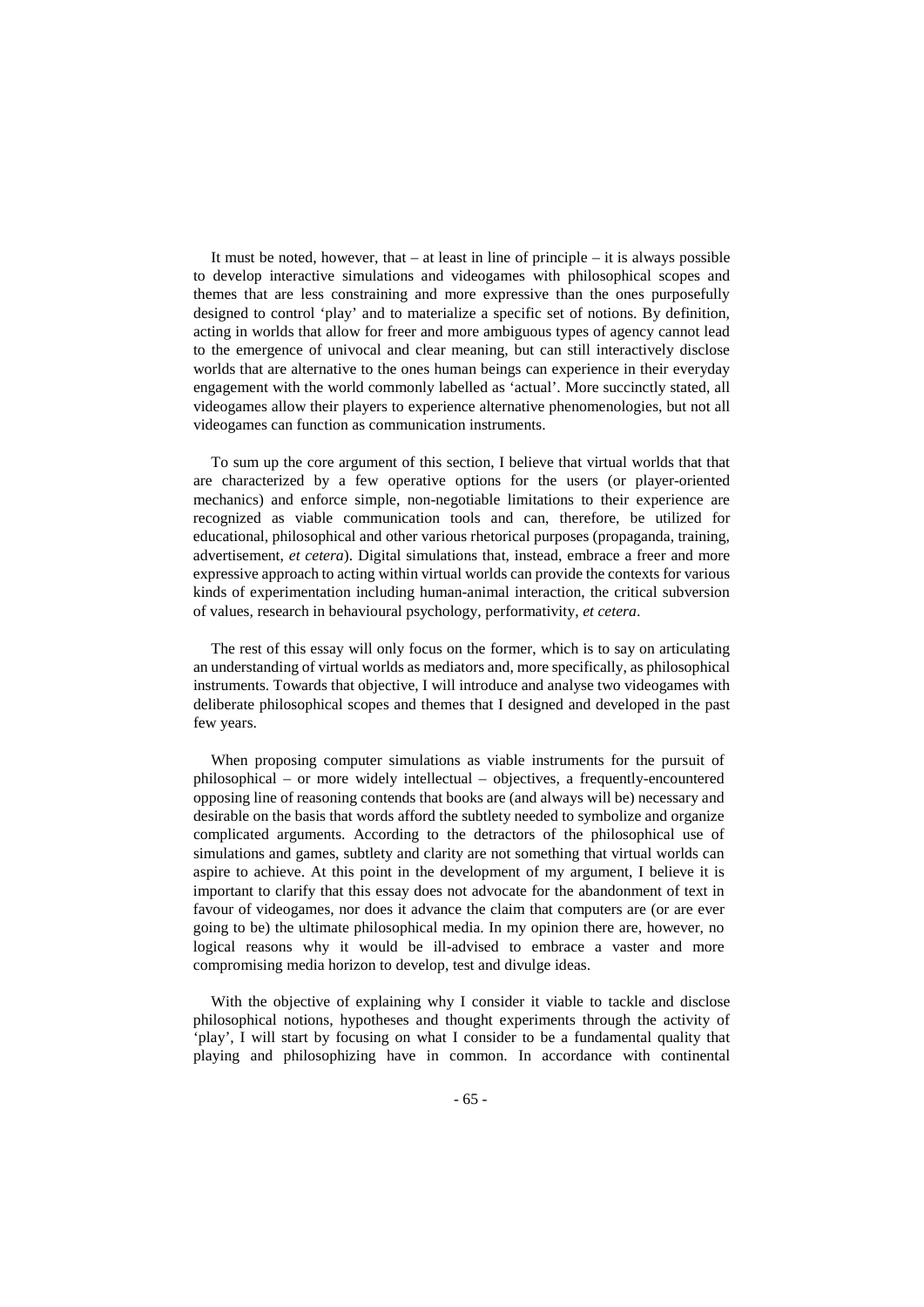philosophers such as Michel Foucault or Martin Heidegger, I understand philosophy as a transformative practice. As a transformative practice, philosophy is not defined, in its activity, by the specific ways in which its contents can be mediated (oral, textual, visual, simulational, *et cetera*), but rather by its capability to elicit a certain shift in behavior or in perspective in a person engaging in it (Rayner, 2007). In this sense, 'play' and philosophy can be associated in terms of their transformative effects and purposes. Both 'play' and philosophy are , moreover, traditionally considered as having a fundamental importance in the education of individuals, the establishment of social values as well as the development of culture in a broader sense.

By definition, the capability of engendering a transformative effect is not a quality that can be objectively attributed to an artifact or a piece of work, but it is always associated to the idea of being practically engaged in something, hence the term 'transformative practice'. The activities of painting, writing, designing, playing, sculpting, dancing, philosophizing, exploring, building, *et cetera* can have a transformative effect on the recipient of the experience or the performance in question but can also be a self-fashioning, transformative moment for the philosopher, the artist or the designer engaged in the very crafting of a certain experience, artifact, work or performance (Gualeni, 2014). The idea of philosophy as an *autopoietic* practice (that is to say functioning as a self-fashioning practice: an activity that has transformative effects through an on-going critical process) is quite well established in the continental tradition and was recently recuperated by Davis Baird in his 2004 book *Things Knowledge: A Philosophy of Scientific Instruments*. According to Baird, the concept of 'building' (understood as the academic *praxis* of 'doing', of 'constructing things' as a heuristic practice) offers an opportunity

> "to correct the discursive and linguistic bias of the humanities. According to this view, we should be open to communicating scholarship through artifacts, whether digital or not. It implies that print is, indeed, ill equipped [sic] to deal with entire classes of knowledge that are presumably germane to humanistic inquiry." (Ramsay and Rockwell in Gold, 2012, 78)

Baird's notion of 'building' as an academic practice has also evident affinities with the understanding of 'carpentry' explained by Bogost in his 2012 book *Alien Phenomenology*. Bringing together the perspectives of Graham Harman and Alphonso Lingis, Bogost defined 'carpentry' as the "practice of constructing artifacts as a philosophical practice" (Bogost, 2012, 93). In two aspects, I believe, Baird's academic understand of 'building' and Bogost's notion of 'carpentry' are analogous to the approach to the mediation of thought that I am proposing in this essay:

i. in their openness towards non-textual options for the structuring and dissemination of philosophical notions and experiments, and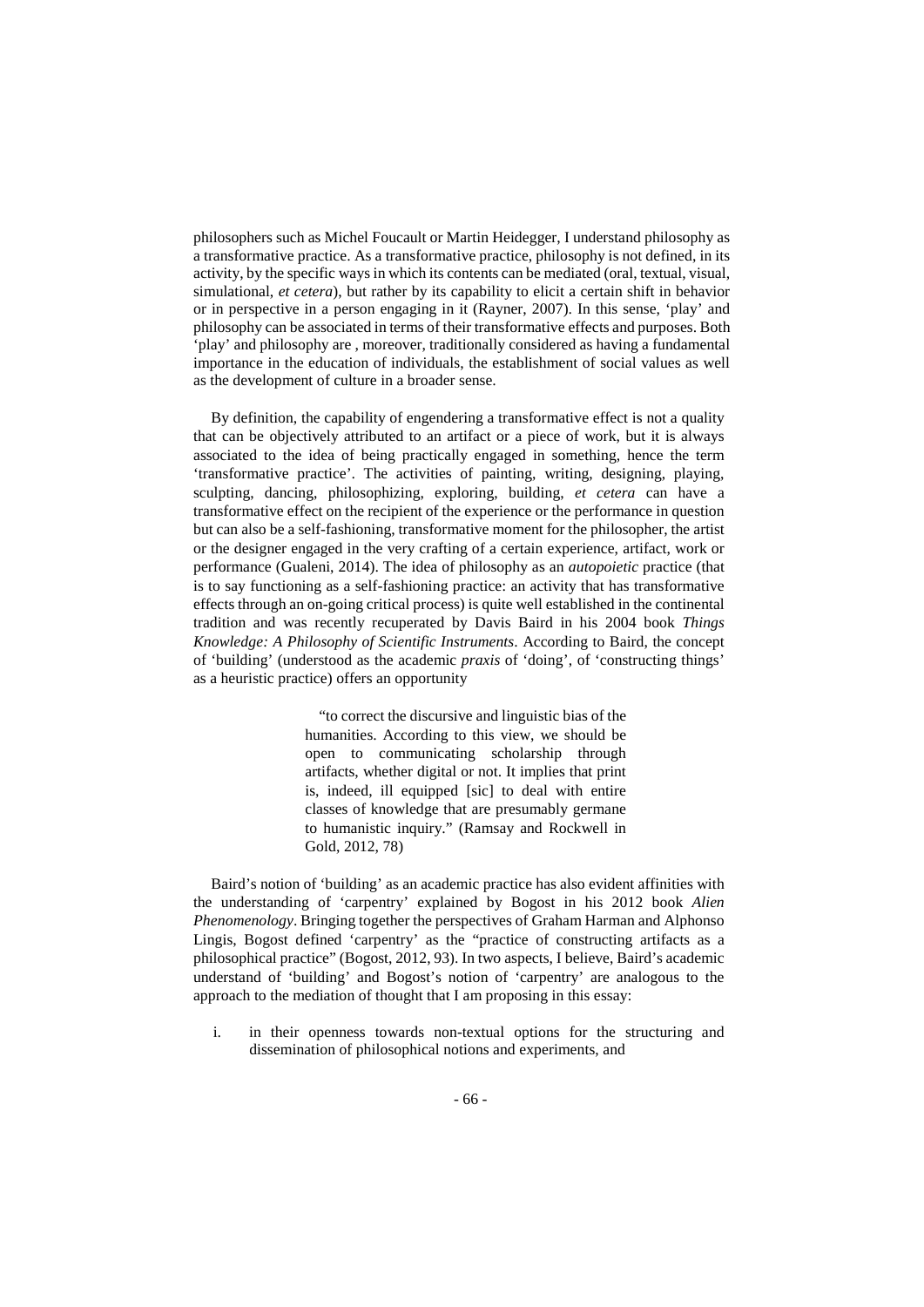ii. in their vision according to which the very crafting and framing of ideas and world-views in any media form is in itself a deeply transformative activity.

Far from being a neutral way of exchanging information, writing has cognitive effects that are evident and inevitable, and have been the focus of philosophical debate since its first introduction in ancient Greek culture. Analogue to the way videogames might not be suitable for presenting abstract concepts in their full intricacy and subtlety, traditional books can neither give the reader agency, nor the possibility to negotiate with the objectified thoughts that they mediate. Apart from the choice of whether to continue reading or not, linear books must in fact be recognized as only allowing – like any other traditional form of mediation – for hermeneutical forms of freedom. In addition to that, I believe it is relevant to observe that books cannot embed dynamic and objective representations of spatial contexts, while digital simulations can materialize spaces accurately and interactively, and can also offer the opportunity to explore alternative approaches, courses of action and outcomes.

The embedding of videogames and computer simulations in social practices (philosophy being one of them) might, thus, best be pursued on the basis of the understanding that, as any other form of mediation, they disclose reality in specific ways and that such ways are always inherently both revealing and concealing. New ways of establishing relationships with reality through media necessarily entail a balance between the increase in acuity of certain cognitive functions and the desensitization of others (McLuhan, 1994).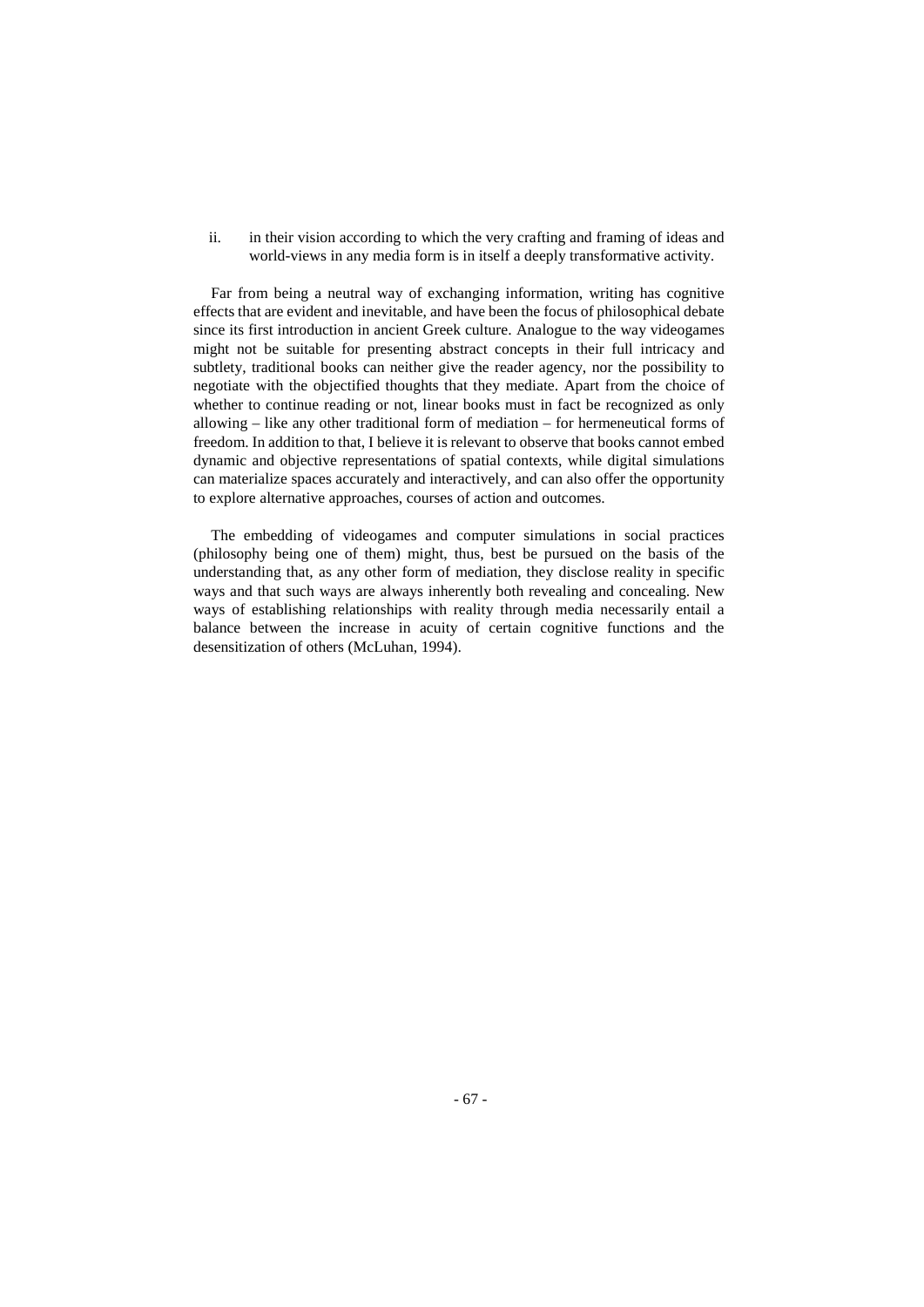#### **4. GUA-LE-NI; OR, THE HORRENDOUS PARADE**

The fourth and the fifth sections of this text will focus on the *praxis* of designing virtual worlds and virtual experiences with philosophical scopes and themes. In the pages that follow, I will illustrate and dissect the design of two philosophical videogames:

- *Gua-Le-Ni; or the Horrendous Parade* (*Gua-Le-Ni* from now on) a commercially released, action-puzzle videogame that I designed and developed in collaboration with the Italian developers *Double Jungle S.a.s.* for the *Apple iPad* and *iPhone* platforms between 2011 and 2012, and
- *Necessary Evil* a free, self-reflexive videogame that was developed as a contribution to the panel 'G|A|M|E on Games: the Meta-panel' at the 2013 DiGRA conference in Atlanta, Georgia (U.S.A.).

In terms of narrative, the world of *Gua-Le-Ni* takes place somewhere in Great Britain during a fictional reinterpretation of the 'age of discovery'. In *Gua-Le-Ni*, the player is given the role of an aspiring scholar who is instructed by an old, befuddled British zoologist on the finer points of combinatorial taxonomy. On top of a dark, wooden desk lays a fantastic book: a bestiary populated by bizarre, finely drawn paper creatures that allegedly inhabit the 'new world' (see figure 1). Similar to the combinatorial monsters of head-body-tail books that we might have playfully explored in our childhood and to the creatures described in legends and mythical recounts, the paper beasts of *Gua-Le-Ni* are chimeras: impossible assemblages of real animal parts. For example, the specimen shown in the next page is a CA-BIT-DOR-STER: a four-module creature with the head of a camel, one body part of a rabbit followed by the mid-section a condor and concluded by a lobster's tail.

The combinatorial paper creatures of *Gua-Le-Ni* hectically walk across the illustrations of the bestiary from the right to the left margin of its pages. From the point of view of the player, the main goal of the game is that of recognizing the components of the fantastic creatures and their relative order before the creature manages to completely traverse an illustration and flee from the book (which constitutes the 'game over' condition). Encouraged by the unwieldy mentor, the player pursues this purpose by quickly rotating, moving and spinning toy-cubes with pictures of animal parts printed on each face of the cubes. A paper beast is correctly recognized – and thus prevented from escaping the old book it belongs to – when the player manages to match the illustrations on the top faces of the taxonomic cubes with the paper beast currently in play.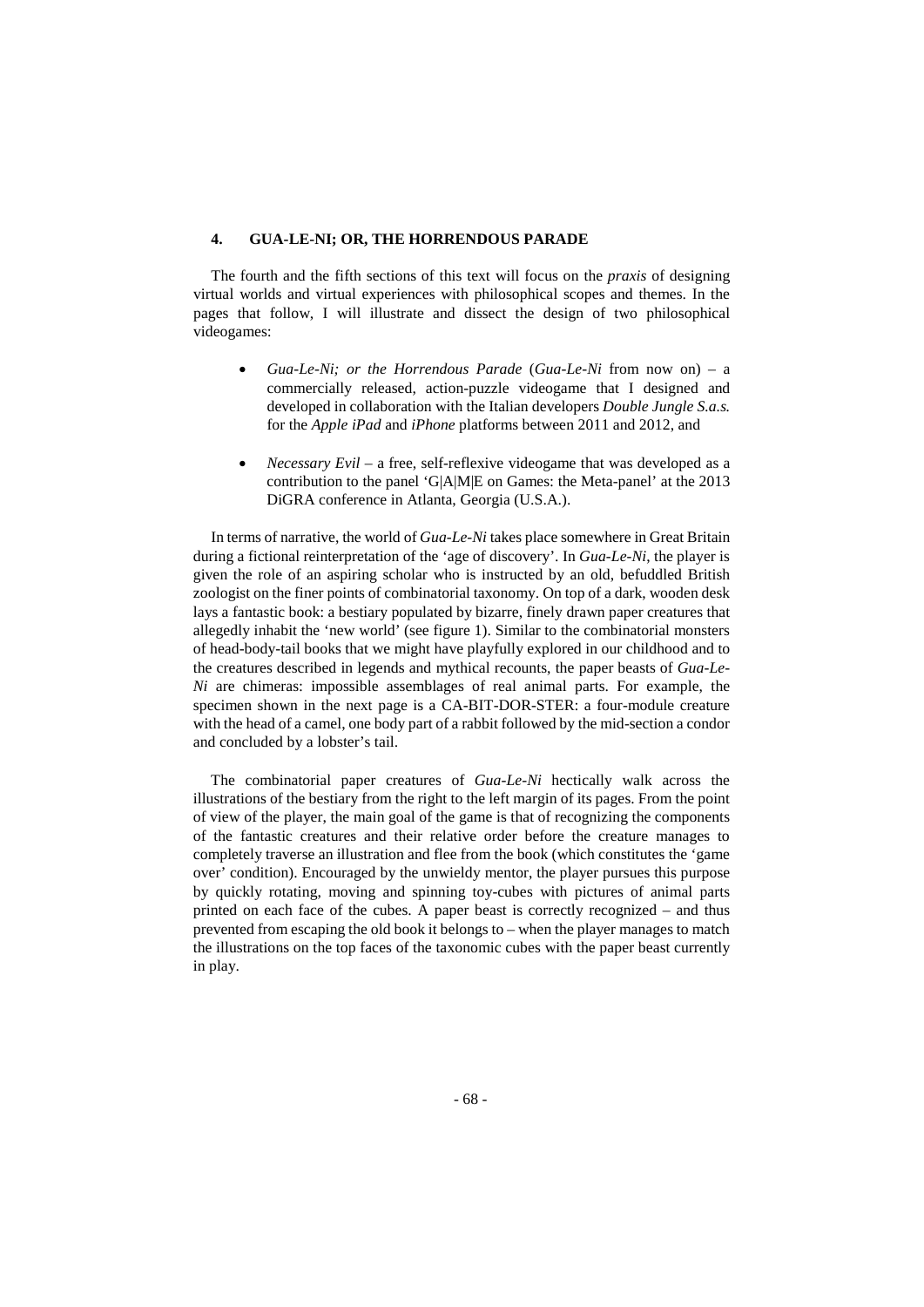

Figure 1: Feeding the beasts in *Gua-Le-Ni* does not only temporarily stop their relentless stampeding, but can also modify the beasts' composition, quell their acceleration or increase their value in terms of points awarded upon their correct cataloguing.

*Gua-Le-Ni* is a single-player videogame consisting of only one fundamental playeroriented game mechanic (a matching mechanic that is accessed by the players via the manipulation of the toy-cubes interface) and a simple, univocal goal: correctly categorizing the animals under a growing time-pressure. As such, *Gua-Le-Ni* can be considered to be simple enough in its structure and constraining enough in its interactive affordances to be suitable for the unambiguous expression of philosophical notions and perspectives.

In the specific terms of its philosophical contents, *Gua-Le-Ni* was inspired by David Hume's philosophical understanding of what a 'complex idea' is as presented in his 1738 book *A Treatise of Human Nature* (book I, part IV, section VI: *On Personal Identity*). In extreme synthesis, according to Hume, most people can be said to possess the mental concept of a Pegasus (Hume, 1738). For the Scottish philosopher, this is patently due to the fact that it is common for human beings to be exposed to Greek mythology in some form. This is also ostensibly the case in the present century, where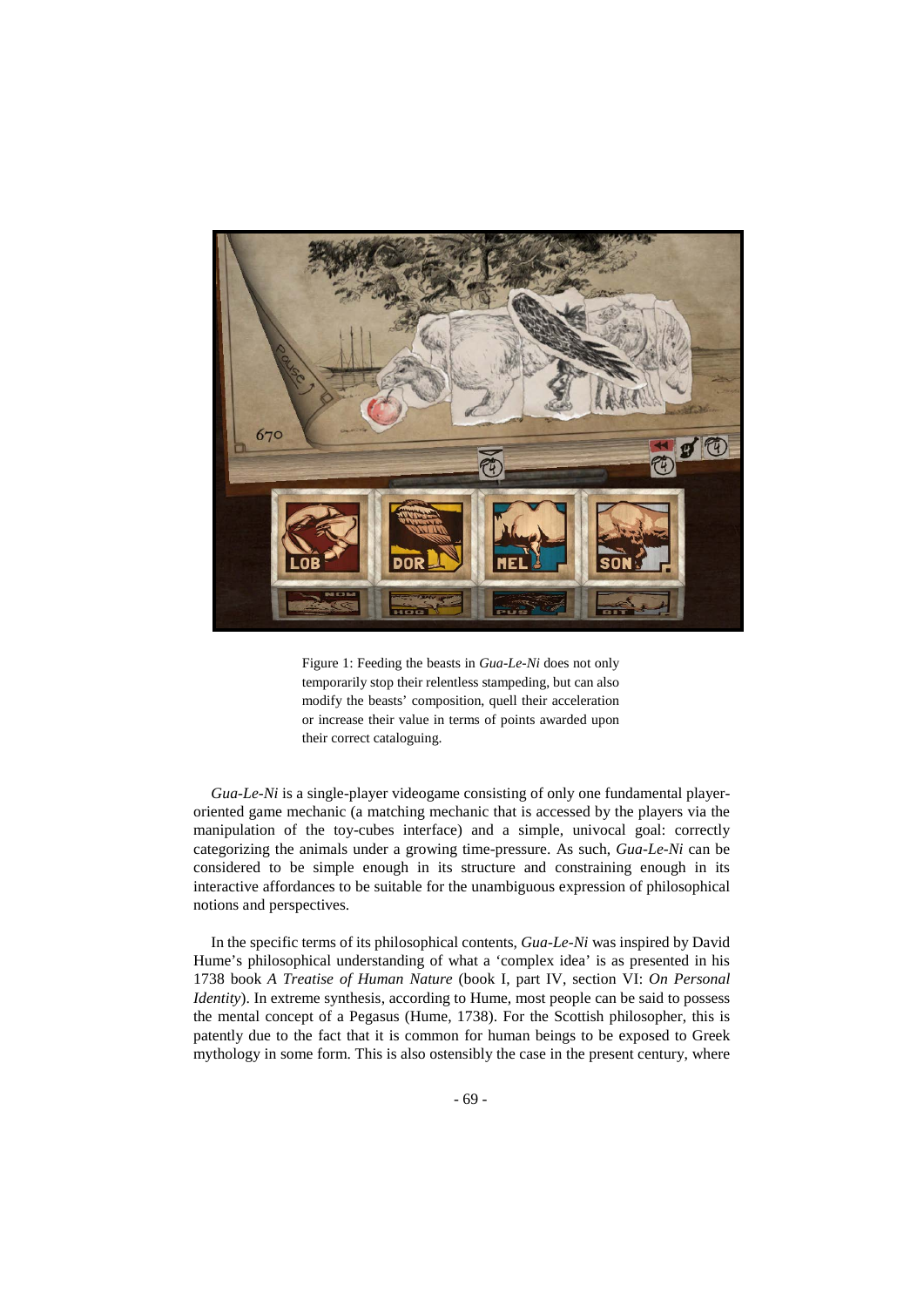the Pegasus can still be encountered in books as well as in modern remediations of its folklore. In general, it is presented as a divine horse that could fly using its legendary eagle wings. In Hume's work, the Pegasus is introduced an example of an idea that is not caused by direct, worldly experience, but is nevertheless one with which we all have familiarity with. Nobody can, I believe, truthfully claim to have encountered a Pegasus in his or her every-day life, to have ridden, smelled or touched it, and yet the Pegasus is an idea that humans can fantasize of, discuss, write legends about, *et cetera*. As such, according to Hume, the idea of a Pegasus does not fall under the category of simple ideas, which is to say ideas that can be simply caused by immediate sensory 'impressions' of the objects. It must, therefore, be recognized as a complex idea: a mental combination of elements and properties of which the human mind has had previous experience of and eventually creatively reassembles into a new idea.



Figure 2: A more recent update of the game features a new game mode and additional monstrous parts including those of a human being.

By means of fantastic beasts of the same combinatorial nature as Hume's Pegasus, *Gua-Le-Ni* asks the players to reverse the creative capabilities described in *A Treatise of Human Nature* and use them as logical tools: impossible paper beasts will parade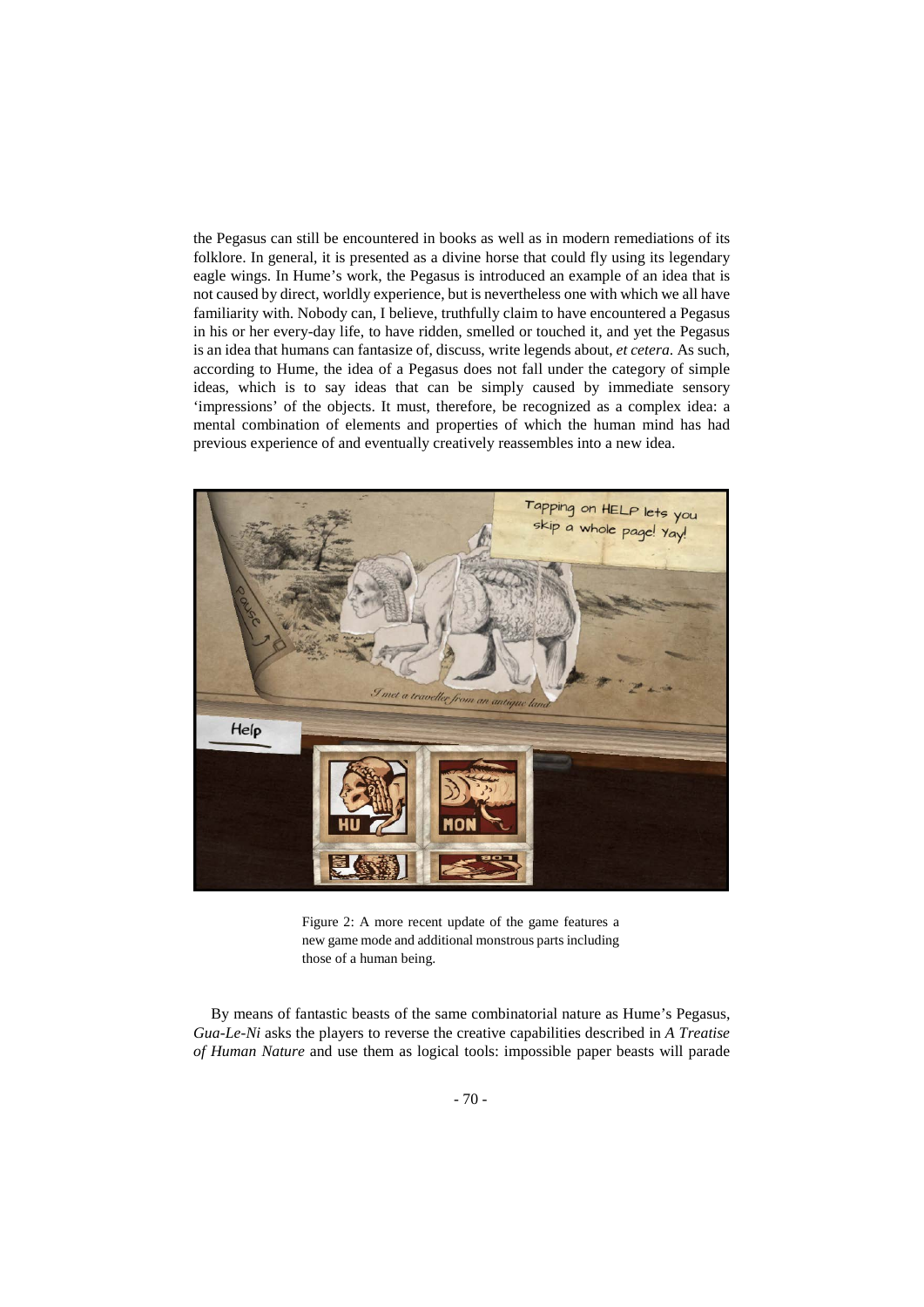across the screen (the page of the taxonomist's fantastic bestiary) only to be recognized as combinations of parts of existing animals. In other words, *Gua-Le-Ni* is a playful and interactive materialization of the Humean notion of 'complex ideas'. This philosophical objective was openly discussed in several reviews, conferences and interviews about *Gua-Le-Ni*. The Italian independent game developers' community website www.indievault.it, for instance, quoted a passage of a discussion with them about this point. In that occasion I explained that

> "[i]f one learns how to play the game, one implicitly understood Hume's text, regardless of whether one aspired to do so or not. The player does not need to use her imagination or her interpretative capabilities in accessing those concepts of Hume's precisely because the game offers that portion of his thought in the form of an objectively present, interactive allegory." (the complete interview is available online at: [http://www.indievault.it/2011/11/23/gua-le-ni](http://www.indievault.it/2011/11/23/gua-le-ni-una-perla-made-in-italy-per-ipad/)[una-perla-made-in-italy-per-ipad/](http://www.indievault.it/2011/11/23/gua-le-ni-una-perla-made-in-italy-per-ipad/) – translated from Italian)

As author of *Gua-Le-Ni*, I was responsible for the game-design, the game-balancing and the direction of the aesthetic and creative content of the game. In this last role, my tasks included the design of the game's narrative, the supervision of the production of music and sound effects and the way in which visual design related to gameplay. The creative goals and the research objectives that I had in mind for this video-ludic project were constitutive for *Gua-Le-Ni* since its inception. The game's design aspirations were pursued by embracing virtual worlds not only as inherent factors of cultural change, but also (as elaborated upon earlier in this text) as media that can disclose experiences and information in ways which are alternative to, and in some contexts more desirable than, the abstraction and inflexibility of text. When designing the game, I thought it would have been an amusing to question the dominant and largely unquestioned textual framing of the philosophical discourse by presenting my criticism in the form of a (digital) book.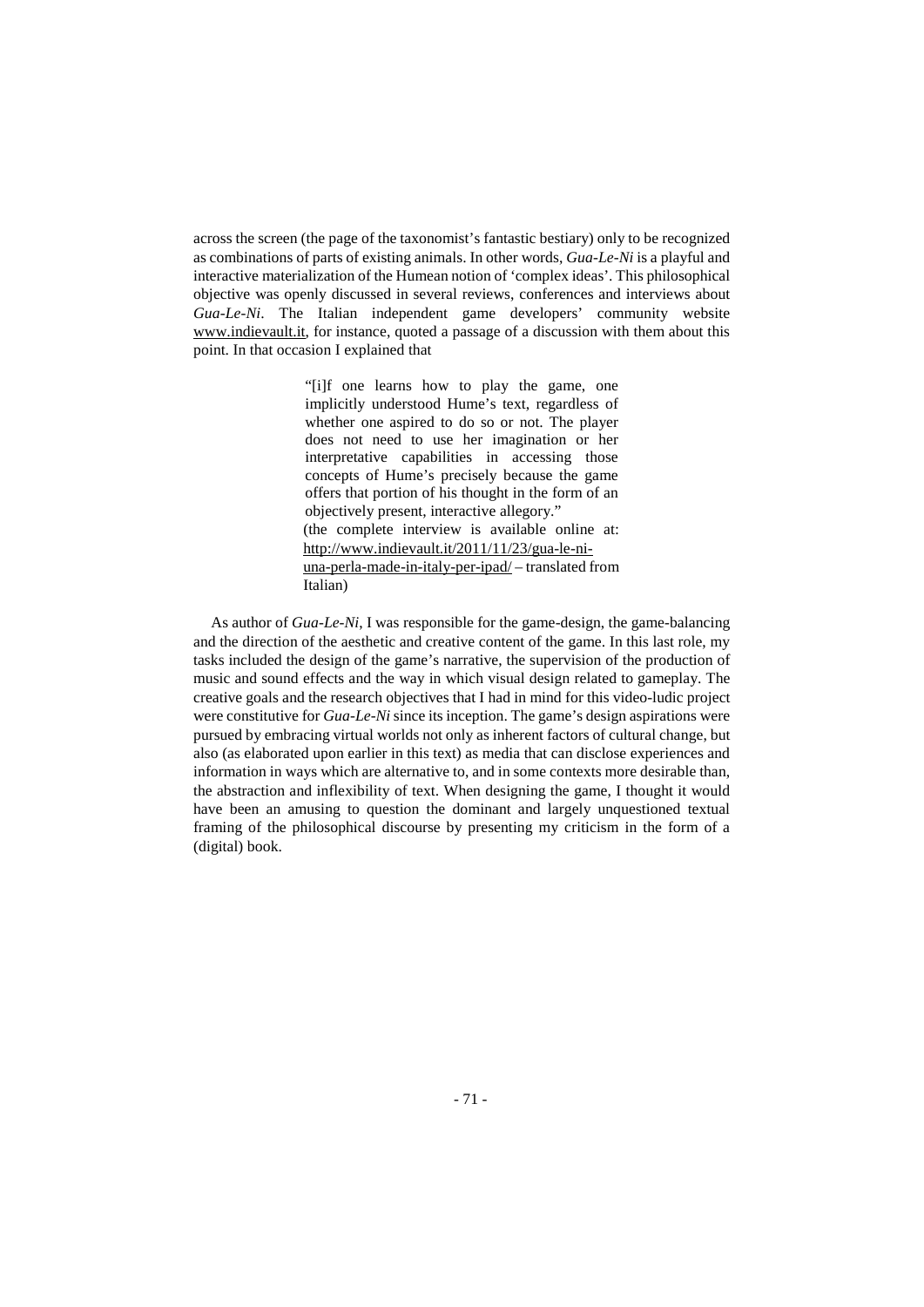## **5. NECESSARY EVIL**

The second philosophical videogame that I will analyse here is titled *Necessary Evil* and – as mentioned before – is a free, self-reflexive videogame that I originally designed as a contribution to 'G|A|M|E on Games: the Meta-panel' at the 2013 DiGRA conference.

The philosophical observation that inspired *Necessary Evil*, is the following: the interactive worlds of videogames objectify what is effectively an idealistic perspective on reality. According to a radical version of idealism, in fact, the qualities that we can experientially encounter in objects (regardless of their actual or digitally mediated nature) are not objective properties: it is our experience of these objects – for example in George Berkeley's subjective idealism – that is responsible for bringing them and their properties into existence as mental contents.

Videogames and their worlds are customarily conceptualized and developed with the design goal of disclosing certain player-experiences and to elicit certain emotions through a combination of aesthetical stimuli, interaction and narration. Similarly, from the specific perspective of software architecture, videogame worlds are technically structured around the player's possibility to perceive them or interact with them. I believe it is revelatory, as an example, to think about the fact that objects in the gameworld that are too far from the player, whose sight is occluded by other objects, or that are momentarily irrelevant for gameplay effectively do not exist as far as the game states are concerned. This approach to the representation of virtual worlds has the functional scope of limiting the amount of calculations that are needed to suitably materialize the game world by a computer. Technically speaking it is a desirable, if not necessary, evil.

*Necessary Evil* tries to problematize and demystify the unquestioned idealistic structuring of videogames in a playful and interactive fashion. By doing so, it also inevitably ridicules the player-centrism of videogame worlds<sup>[6](#page-13-0)</sup>. Game-design-wise, this

<span id="page-13-0"></span> <sup>6</sup> I believe it is interesting to observe that, like most games and videogames that take a critical stance, *Necessary Evil* relies on controls, conventions and aesthetics that are already established in the tradition of a particular game genre, in this case the action-role-playingvideogame one. The deliberate design decision of not pursuing innovation and of relying on convention has the double advantage of:

<sup>1)</sup> not having to teach the players how to understand the world and operate in it, allowing them to access the critical message of the game in a more immediate and efficient way, and

<sup>2)</sup> making the subversive, critical aspects of the game more evident by contrast, that is to say by making them stand out in their being unexpected and unfamiliar over the background of what can largely be considered as already known by the players.

For a more thorough discussion focused on the ironic and self-critical dimensions of *Necessary Evil*, I recommend reading my gamasutra.com featured blog post titled 'SELF-REFLEXIVE VIDEOGAMES AS PLAYABLE CRITICAL THOUGHT', available online at:

http://www.gamasutra.com/blogs/StefanoGualeni/20131029/202847/SELFREFLEXIVE\_VI DEO\_GAMES\_AS\_PLAYABLE\_CRITICAL\_THOUGHT.php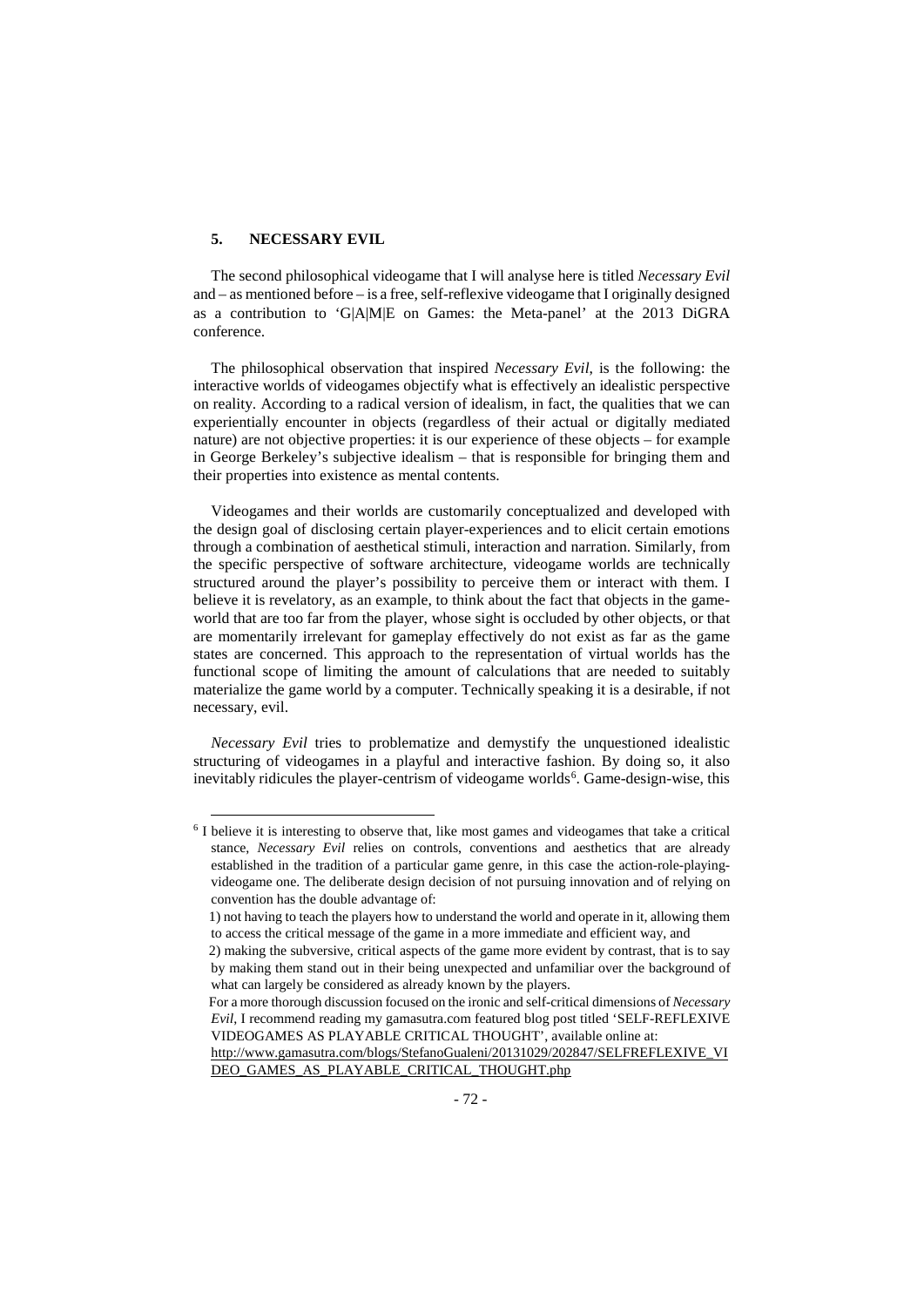purpose is principally pursued by having the player control a contributory character: a generic and disposable evil minion. Following established conventions of the games industry, the evil minion is a marginal character who plays a secondary role in the process of another character: the main one. The main character will be a hero (see figure 4). In *Necessary Evil*, and in strident contrast with video ludic tradition, the hero will be a non-player character (NPC).

As mentioned, the player controls a horned minion of evil confined in a dark cellar of sorts (see figure 3). The minion is deprived of any consequential interactive possibilities with the room. This design decision was meant to make the players experience feeling marginal and to practically reveal to them what a virtual world feels like, once it is designed around someone else's desires and perceptive possibilities. In the one room that the player can experience in *Necessary Evil*, in fact, nothing can be meaningfully interacted with: doors do not open for the player, chests contain nothing and objects in the room are mere theatrical props.



Figure 3: In *Necessary Evil*, the player's interaction with the environment is entirely pointless. The little horned minion of evil controlled by the player cannot meaningfully interact with the room or escape from it.

The game-world is presented as only exists to be explored and experienced by the NPC-hero. The presence of the playing character (the horned minion) only serves as a challenge to the hero, an obstacle to be overcome to continue on his heroic journey. Once the NPC-hero finally kills the little horned monster, he opens the door and leaves the room. At that point, the room and the player-creature are swiftly removed from the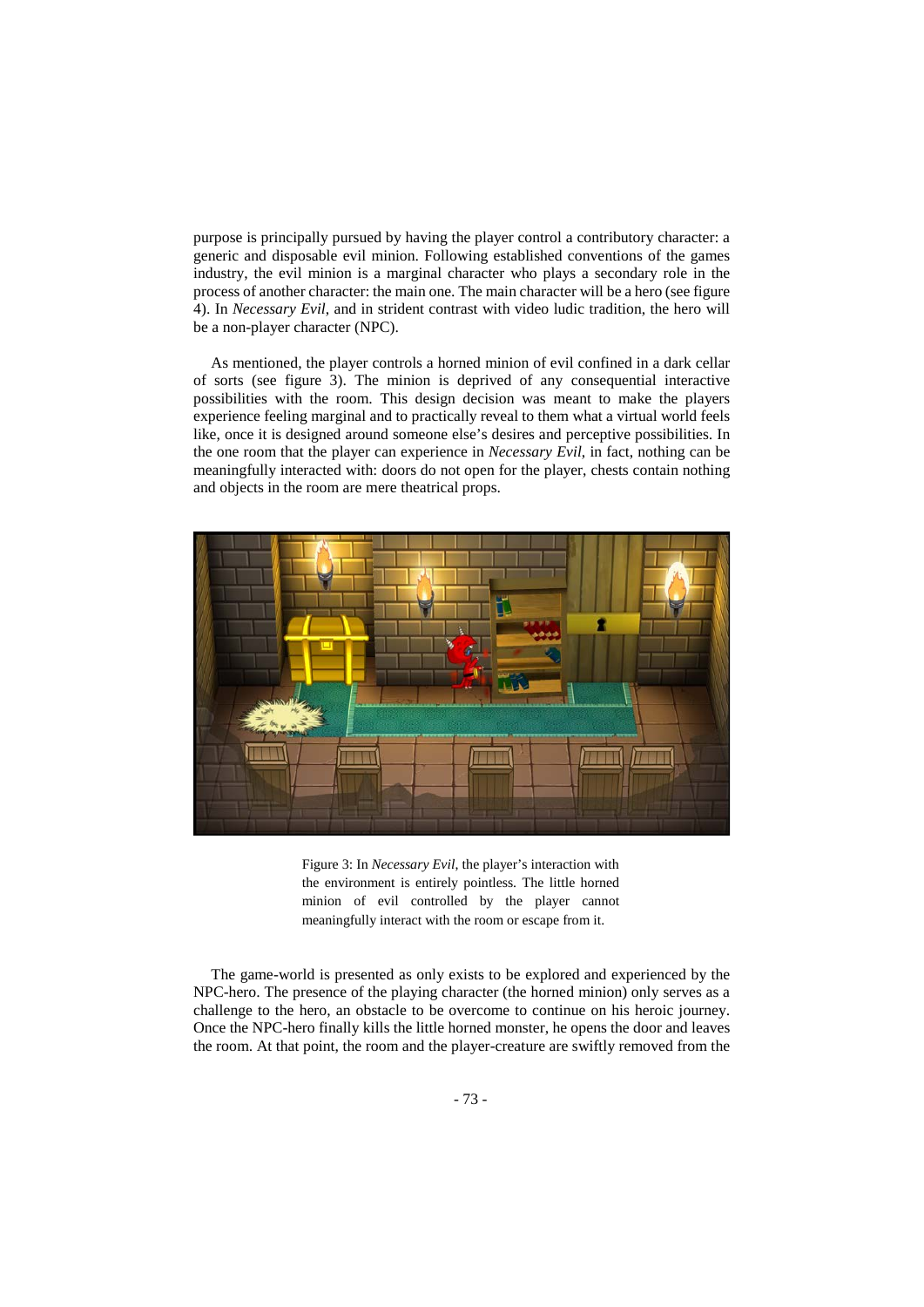computer's memory, leaving nothing behind. The de-allocation of the game elements and their disappearance corresponds with the end of the experience for the player.

In relation to what was discussed in the previous sections of this essay, the starkly limited possibilities afforded by the game's interaction as well as its narrative (forcing the players only into one out of two possible ending scenarios) make *Necessary Evil* a suitable experience for the conveyance of explicit philosophical messages or standpoints.



Figure 4: In *Necessary Evil* the hero is an eloquent and relentless non-player character whose objective is that of vanquishing evil. He will attack the monstrous playercharacter on sight.

### **6. CONCLUDING REMARKS**

When heavily limiting interactive freedom and expressivity, virtual worlds can materialize notions, simple philosophical concepts, thought experiments, a various array of hypotheses and world-views. In disclosing such possibilities, digital mediation is crucially contributing to the raise of a new humanism. Both through my games and in my more conventionally textual academic work, the specific contribution of computer simulations and videogames to the development of contemporary culture can be recognized as twofold: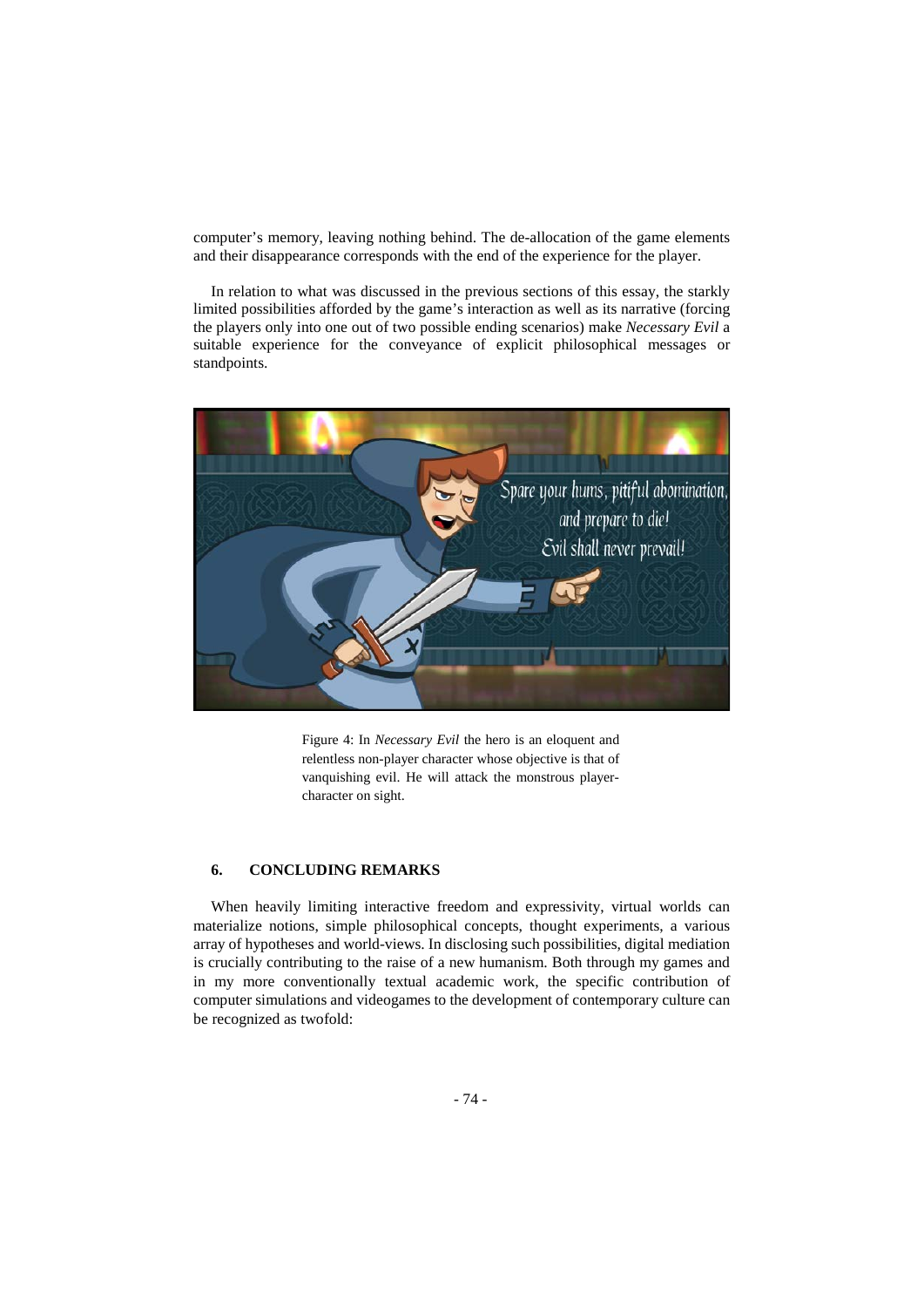- 1. the interactive experiences of virtual worlds are recognized as having the inherent effects of fragmenting, distorting and extending human rationality;
- 2. acting in virtual worlds as well as designing such worlds are philosophical practices that can be complementary to – and in certain instances alternative to – ttraditional forms of mediation of thought.

Facilitated by the increase of computer literacy, the growing accessibility of development tools as well as the progressive diffusion of digital media in social practices, more philosophical questions are bound to specifically arise within virtual worlds. It is also likely that the new generations of philosophers will more and more frequently develop, test and distribute their ideas (new questions and classical philosophical interrogatives alike) in the form of interactive digital media content. In my work, I propose to call this new field of applied philosophy 'augmented ontology'[7](#page-16-0) (Gualeni, 2013).

To be sure, I am not claiming that digital simulations and videogames are, are going to be, or should be the dominant form of mediation of the twenty-first century. What I am advocating for is, instead, a less intransigent approach to the articulation, the manipulation and the diffusion of ideas, notions and hypotheses. In other words, I am proposing an approach to the development of culture that can, where contextually desirable, hybridize or even substitute traditional media forms with simulational ones. The present essay not only upholds this vision, but puts it into practice programmatically offering its insights as the complementary combination of text and interactive virtual worlds. *Wanna play?*

<span id="page-16-0"></span> $<sup>7</sup>$  The purpose of 'augmented ontologies' as a philosophical domain is that of understanding the</sup> effects of the experiences of virtual worlds on human thought and the potentialities for digitally mediated simulations to serve human beings in 'overcoming' the traditional (predigital) boundaries of human kinds of ontologies. According to the perspectives offered by 'augmented ontologies', and inspired by Heidegger's existential phenomenology, the term 'overcoming' is not understood in the dialectical meaning of the German term *Überwindung* (surpassing) but must be embraced in the nuanced conjunction of two other terms: *Andenken* (rememoration) and *Verwindung* (distortion, twisting, incorporation): "a going-beyond that is both an acceptance (or 'resignation') and a 'deepening'." (Vattimo, 1991, xxvi)

To be sure, what I am claiming here is that even when armed with digital hammers, our projectual efforts cannot ever aspire to break down the operational, intellectual and perceptive walls of our inescapable humanity. Technologies, however, traditionally assisted humanity in making such walls more and more flexible to a point that we could progressively bend them, deform them and increase our room for manoeuver in thinking about reality and reflecting on ourselves. It is in this sense that virtual worlds are understood in my work as mediators that afford the augmentation of human kinds of ontologies.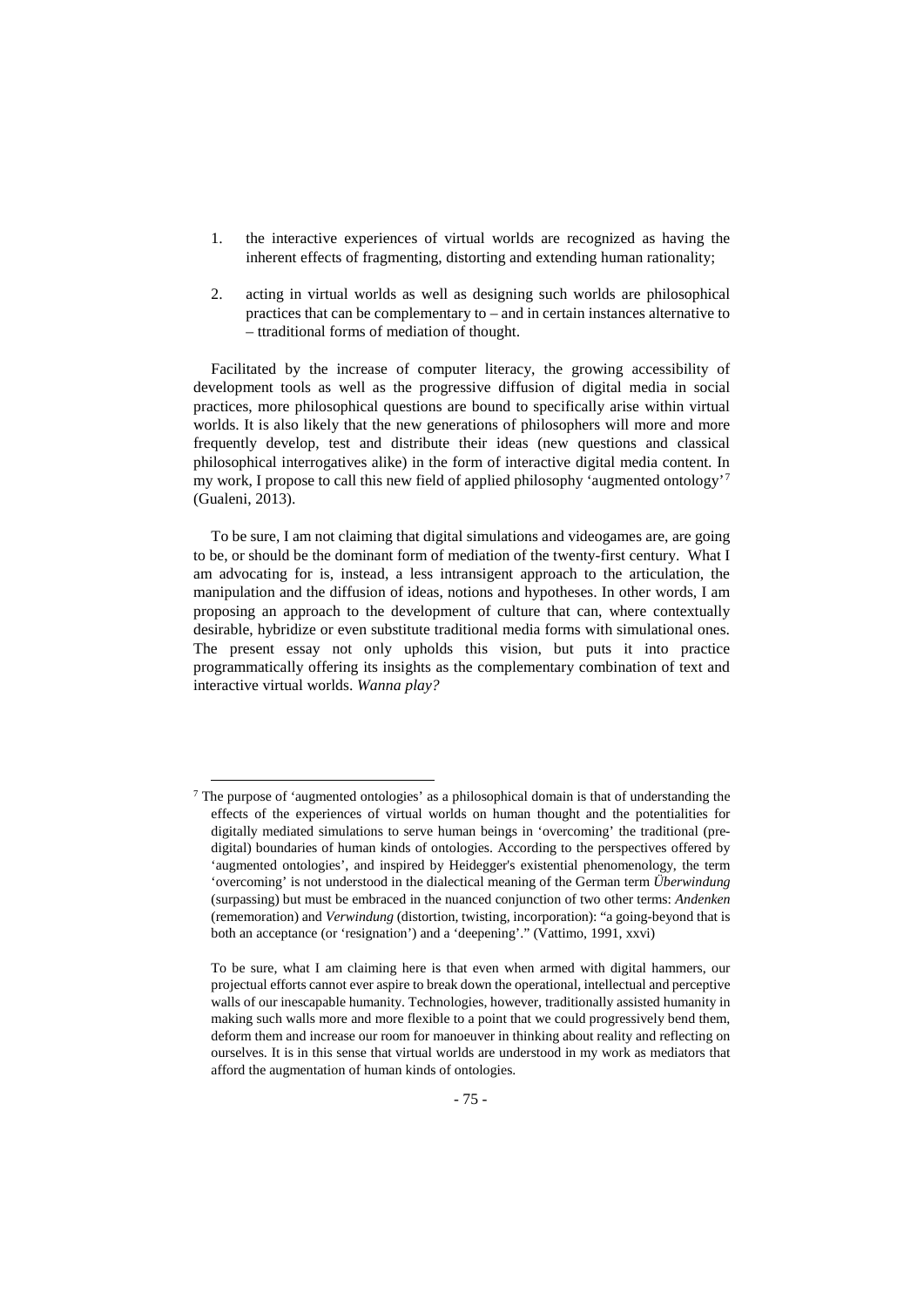#### **BIBLIOGRAPHY**

Coolen, M. (1992). *De machine voorbij. Over het zelfbegrip van de mens in het tijdperk van de informatietechniek*. Amsterdam, The Netherlands: Boom.

DeKoven, B. (2002). *The well-played game. A playful path to wholeness.* Lincoln, NE: Writers Club Press.

Dourish, P. (2004). *Where the Action Is – the Foundations of Embodied Interaction.* Cambridge, MA: The MIT Press. (The original work was published in 2001)

Dunne, A. & Raby, F. (2013). *Speculative Everything: Design, Fiction and Social Dreaming*. Cambridge, MA: The MIT Press.

Flanagan, M. (2009). *Critical play. Radical game design*. Cambridge, MA: The MIT Press.

Gold, M. K. (edited by) (2012). *Debates in the Digital Humanities*. Minneapolis, MN: The University of Minnesota Press.

Gualeni, S. (2014). 'Freer than We Think: Game Design as *Autopoiesis*'. Paper published in the proceedings of the 2014 'Philosophy of Computer Games Conference'. Istanbul, Turkey, November 13 – 16, 2014.

Gualeni, S. (2013). 'Augmented Ontologies; or, How to Philosophize with a Digital Hammer', journal article on Springer's *Philosophy of Technology*. (2013). Edited by Luciano Floridi, Vol. 26, N. 2, 177-199. ISSN 2210-5433, Philos. Technol., DOI 10.1007/s13347-013-0123-x

Haraway, D. (1991). 'A Cyborg Manifesto: Science, Technology, and Socialist-Feminism in the Late Twentieth Century', in Haraway, D. (1991). *Simians, Cyborgs and Women: The Reinvention of Nature*. New York, NY: Routledge. 149 – 181.

Heidegger, M. (1962). *Being and Time*. Trans. Macquarrie J. and Robinson E. San Francisco, CA: Harper & Row Publishers Inc. (The original work was published in 1927)

Huizinga, J. (1992). *Homo ludens. A study of the play-element in culture.* Boston, MA: Beacon Press. (The original work was published in 1938)

Hume, D. (1738). *A Treatise of Human Nature*. Available online at <http://www.gutenberg.org/files/4705/4705-h/4705-h.htm> (accessed on May the 28<sup>th</sup>, 2014).